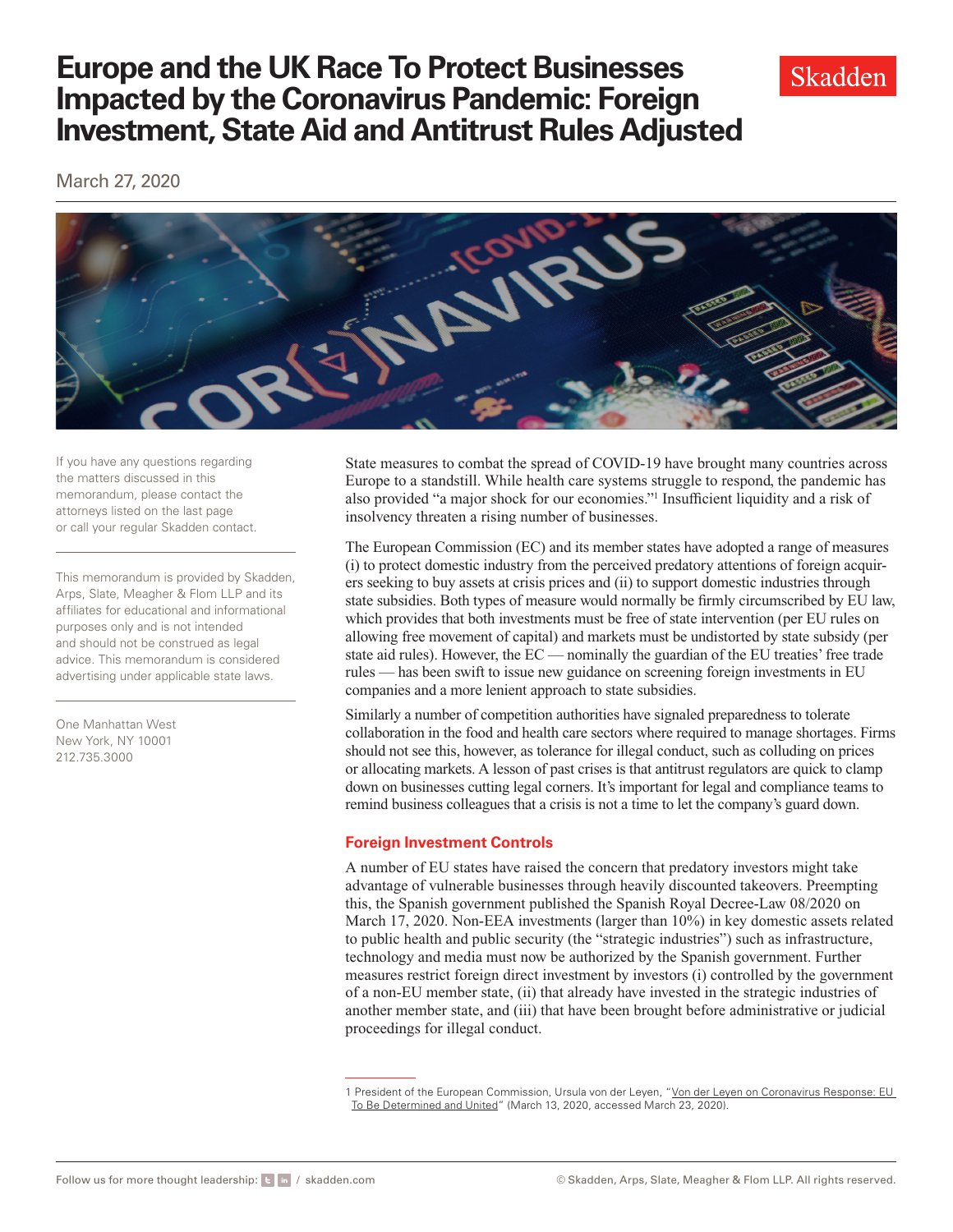Germany and Italy are expected to introduce similar provisions. In particular, Germany is considering further support measures to protect its national industrial sector, including restricting foreign direct investment in significant assets such as automotive companies.2 The Italian deputy economic minister stressed that the government would not allow Italy "to become someone's shopping territory."3 He noted that the government is considering how to strengthen existing instruments to protect from stake-building in strategic industries, such as defense, energy and telecommunications networks.

The EC issued guidelines on March 25, 2020, that call upon member states that already have a foreign investment "screening mechanism in place to make full use of tools available to them under EU and national law to prevent capital flows from non-EU countries that could undermine Europe's security or public order."4 Member states that lack such screening mechanisms were urged to establish some and to "consider all options, in compliance with EU law and international obligations," to address any potential foreign investment in a business, infrastructure or technology that would "create a risk to security or public order in the EU" in order to eliminate the risks to critical health infrastructures, supply of critical inputs and other critical sectors.

The EU Foreign Direct Investment Screening Regulation (Regulation (EU) 2019/452) already enables member states to coordinate the screening of foreign investments affecting the relevant sectors through an exchange of information between states and with the Commission. President of the European Commission Ursula von der Leyen stressed that "if we want Europe to emerge from this crisis as strong as we entered it, then we must take precautionary measures now. As in any crisis, when our industrial and corporate assets can be under stress, we need to protect our security and economic sovereignty. … [T]he EU is and will remain an open market for foreign direct investment. But this openness is not unconditional."5 The guidelines also highlight further possible restrictions to capital flows, such as the possibility for member states to hold "golden shares" in companies and other measures that can be accommodated under the derogation of public health

protection. The EC guidance followed a joint letter from nine European heads of state asking for EU measures in reply to this pandemic crisis.

Nationalization would offer an alternative approach to preserve the autonomy of domestic companies from foreign investment. The U.K., for example, has already indicated that it has not ruled out the possibility of the government taking equity stakes in flailing airline businesses.<sup>6</sup> The French economic minister also said that temporary nationalization would be used as "a last resort" where necessary and would be particularly aimed at saving companies that form part of France's "industrial heritage."7 The Commission has also indicated this kind of action may be appropriate to protect domestic companies, although it should not be taken for overtly protectionist reasons, which would generally contradict EU law on free movement of capital if outside of narrowly defined public interest justifications.<sup>8</sup> The Commission has indicated that protection against "predatory buying" of strategic assets may be justified on grounds of public policy or security in limited circumstances.<sup>9</sup>

### **State Aid**

Several European governments have already announced measures to aid domestic businesses in need of short term liquidity. The U.K. has pledged to prevent the collapse of its airlines, having already committed £330 billion of loan guarantees to industry.10 Last week, President Macron also announced that  $E$ 45 billion would be made available in immediate aid for struggling businesses in France.<sup>11</sup> Similarly, Spain and Germany have unveiled respectively a  $\epsilon$ 200 billion and  $\epsilon$ 500 billion rescue package for companies, and the German government stressed that it will not set any limits on the volume of measures it may take.<sup>12</sup>

<sup>2</sup> Thomas Escritt, Christoph Steitz, "Germany Will Block Foreign Takeovers To Avoid Economy Sell-Out" (March 20, 2020).

<sup>&</sup>lt;sup>3</sup> "[Italy To Defend 'Strategic Companies' From Foreign Takeover"](https://www.marketscreener.com/news/Italy-to-defend-strategic-companies-from-foreign-takeovers--30180926/) (March 18, 2020, accessed March 23, 2020).

<sup>4</sup> Guidance to the member states concerning foreign direct investment and free movement of capital from third countries as well as the protection of Europe's strategic assets, ahead of the application of Regulation (EU) 2019/452 (FDI Screening Regulation) C(2020), 1981 final.

<sup>5</sup> European Commission, "[Coronavirus: Commission Issues Guidelines To Protect](https://ec.europa.eu/commission/presscorner/detail/en/ip_20_528)  [Critical European Assets and Technology in Current Crisis](https://ec.europa.eu/commission/presscorner/detail/en/ip_20_528)" (March 25, 2020, accessed March 26, 2020).

<sup>6</sup> David Crow and Jim Pickard, "UK Draws Up Plans To Buy Into Airlines," *Financial Times* (March 24, 2020).

<sup>7</sup> Arezki Yaïche, "French Auto, Aerospace Industries Will Need Much More State Aid After COVID-19, Le Maire Says" (March 24, 2020, accessed March 24, 2020).

<sup>8</sup> See "Golden Share" case law: Case C-367/98 *Commission v. Portugal* (2002) ECJ; C-483/99 *Commission v. France* (2002) ECJ; and C-503/99 *Commission v. Belgium* (2002) ECJ.

<sup>&</sup>lt;sup>9</sup> Guidance to the member states concerning foreign direct investment and free movement of capital from third countries as well as the protection of Europe's strategic assets, ahead of the application of Regulation (EU) 2019/452 (FDI Screening Regulation) C(2020), 1981 final, page 3.

<sup>10</sup> David Crow and Jim Pickard, "UK Draws Up Plans To Buy Into Airlines," *Financial Times* (March 24, 2020).

<sup>11</sup> Sam Schechner, "France Pledges €50 Billion in Aid for Businesses as Country Goes Under Lockdown," *Wall Street Journal* (March 17, 2020).

<sup>&</sup>lt;sup>12</sup> Charles Riley, "European Countries Are Writing Blank Checks To Save Their [Economies From Coronavirus"](https://edition.cnn.com/2020/03/17/business/coronavirus-economic-response-europe-france/index.html) (March 17, 2020, accessed March 23, 2020).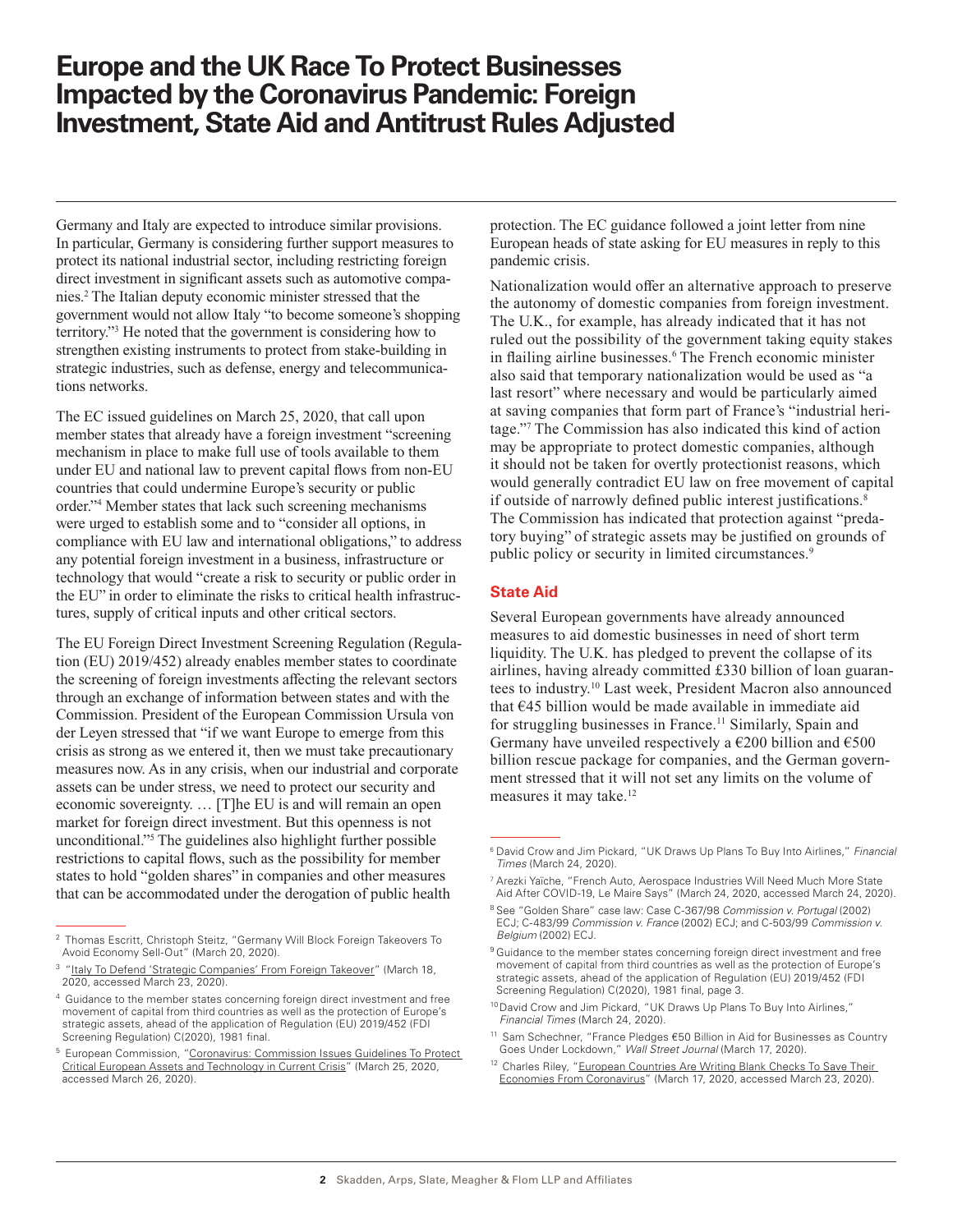President von der Leyen provided assurance last week that the EU would do whatever was necessary to support Europeans and the European economy.13 The EC noted, however, that "given the limited size of the EU budget, the main response will come from Member States' national budgets."<sup>14</sup>

As covered in the recently published Skadden alert "[Euro](https://www.skadden.com/insights/publications/2020/03/european-commission-delays-merger-notifications)[pean Commission Delays Merger Notifications Until Further](https://www.skadden.com/insights/publications/2020/03/european-commission-delays-merger-notifications)  [Notice, Develops Emergency State Aid Response to COVID-19](https://www.skadden.com/insights/publications/2020/03/european-commission-delays-merger-notifications)  [Outbreak](https://www.skadden.com/insights/publications/2020/03/european-commission-delays-merger-notifications)," many of these measures qualify as "state aid" under the EU rules and must be vetted by the EC before their implementation to limit any harm to the EU single market. This may be the case not only for subsidies but also for tax advantages, reductions in social security contributions, capital injections, loans, guarantees, etc.

As anticipated, on March 19, 2020, the EC published a dedicated Temporary Framework "to enable Member States to use the full flexibility foreseen under State aid rules to support the economy in the context of the COVID-19 outbreak." The Temporary Framework recognizes the outbreak as a "serious disturbance in the economy" of all EU members states and sets out the conditions under which member states' state aid schemes can be swiftly approved by the Commission. The Temporary Framework complements the many other possibilities already available to member states as described in our client alert on March 16, 2020 (referenced above). The framework covers:

- Aid not exceeding €800,000 per undertaking in the form of direct grants, selective tax advantages and advance payments;
- State guarantees for loans taken by companies from banks;
- Subsidized public loans to companies; and
- State aid channeled through banks.

State aid measures must be necessary, appropriate and proportionate, and to ensure such conditions, the Temporary Framework imposes safeguards, such as requiring available guarantees and loans to be made in reference to turnover and liquidity needs.

The Temporary Framework also anticipates that companies may have to accept deferred payments for goods from foreign businesses as a result of cash flow difficulties. The established practice is for domestic companies to insure this risk with

private insurance companies where possible, as contributing state resources in this case could constitute unlawful state aid. The state should only intervene to insure the risk of nonpayment from a foreign customer where the export country is a "non-marketable risk" under the 2012 short-term export credit communication. This definition has limited scope. Commercial and political risks with a maximum risk period of less than two years for public and nonpublic buyers will typically be "marketable." However, the Temporary Framework creates greater flexibility for member states to prove that public insurance is required. Following this and in response to member states' concerns about the effect of the crisis on availability of private credit insurance, the EC opened an emergency public consultation on March 23, 2020, to review "marketable risk countries" under the 2012 short-term export-credit communication. Based on the outcome of this consultation, "marketable risk countries" may temporarily be characterized as "non-marketable," enabling state insurers to offer coverage to exporting domestic companies.15

The Temporary Framework will be in place until December 31, 2020, though the Commission retains the power to extend this deadline as it sees fit.16

While member states welcome these measures, concerns will likely remain regarding to what extent they can abate the economic crisis. The French economic minister has suggested that "the EU should do more."17 With this in mind, further relaxation of state aid rules may in time need to be considered.

Understanding whether subsidies fit within the temporary legal framework, now and as it evolves, is important for companies to ensure compatibility with EU state aid rules. The risk of accepting incompatible state subsidies is that at a later date the state may be forced to claw back the aid from the recipient, leading to potentially substantial liabilities that can arise long after the immediate crisis has abated.

### **Antitrust Leeway**

Competition authorities have also shown greater leniency with an aim to enable national stability. In Norway, where the airline industry, as in other countries, is facing particular strain, SAS and Norwegian Air have been allowed to coordinate schedules

<sup>13</sup> President of the European Commission, Ursula von der Leyen, "Von der Leyen [on Coronavirus Response: EU To Be Determined and United](https://ec.europa.eu/commission/presscorner/detail/en/AC_20_466)" (March 13, 2020, accessed March 23, 2020).

<sup>&</sup>lt;sup>14</sup> European Commission, "[Communication From the Commission](https://ec.europa.eu/competition/state_aid/what_is_new/sa_covid19_temporary-framework.pdf)" (March 17, 2020, accessed March 23, 2020).

<sup>&</sup>lt;sup>15</sup> European Commission, "[Daily News 23/03/2020](https://ec.europa.eu/commission/presscorner/detail/en/MEX_20_512)" (March 23, 2020, accessed March 24, 2020).

<sup>&</sup>lt;sup>16</sup> European Commission, "[State Aid: Commission Adopts Temporary Framework](https://ec.europa.eu/commission/presscorner/detail/en/ip_20_496) [To Enable Member States To Further Support the Economy in the COVID-19](https://ec.europa.eu/commission/presscorner/detail/en/ip_20_496) [Outbreak"](https://ec.europa.eu/commission/presscorner/detail/en/ip_20_496) (March 17, 2020, accessed March 23, 2020).

<sup>17</sup> Arezki Yaïche, "French Auto, Aerospace Industries Will Need Much More State Aid After COVID-19, Le Maire Says" (March 24, 2020, accessed March 24, 2020).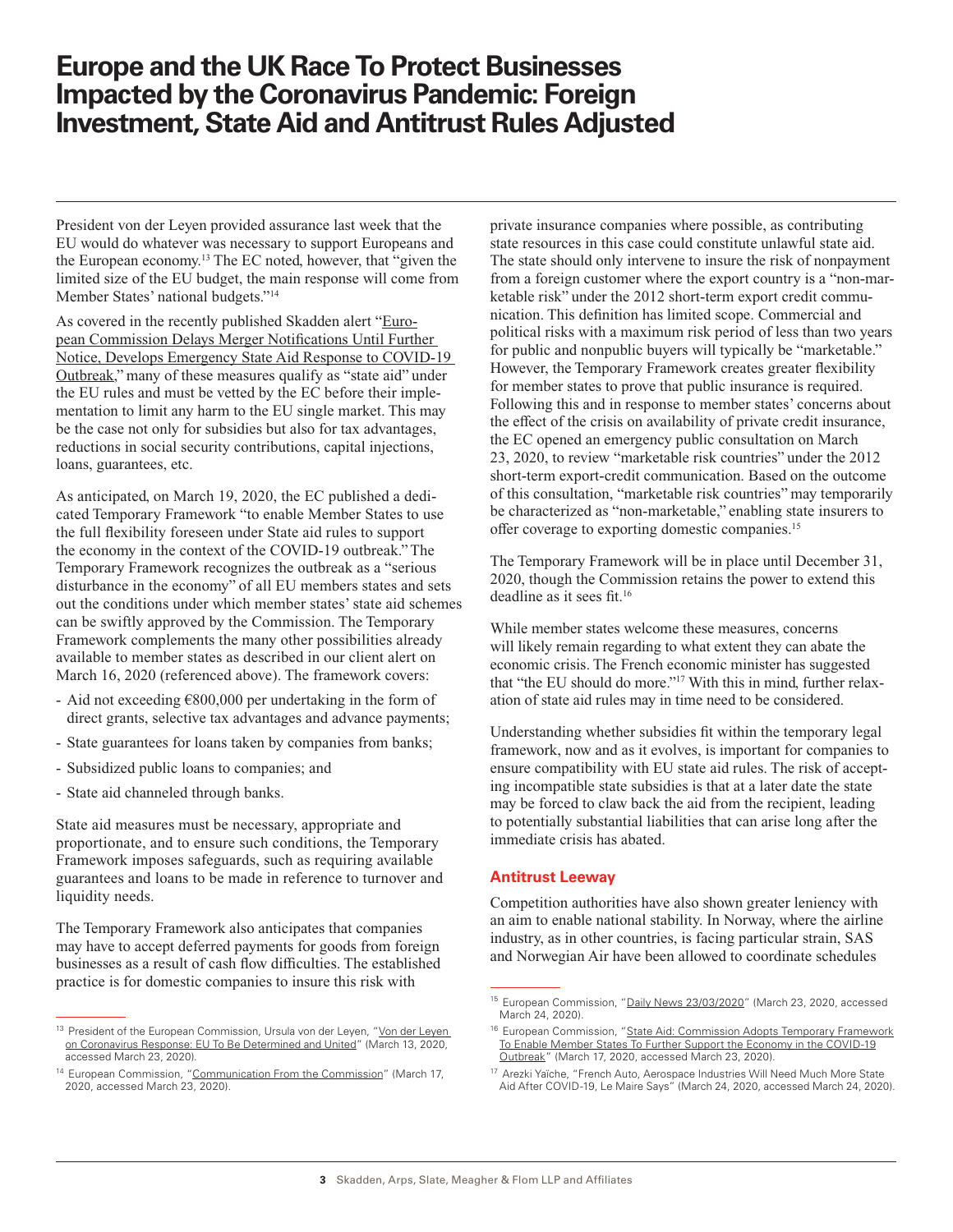to provide a minimum level of service.18 To ensure consumers do not face food shortages, authorities in the U.K. and Germany have indicated that supermarkets will not be penalized for cooperating in order to maintain supply levels and facilitate deliveries to meet demand appropriately.19 The European Competition Network echoed this approach in a recent statement, noting that it "will not actively intervene against necessary and temporary measures put in place in order to avoid a shortage of supply,"20 and the CMA issued similar guidance on March 25, 2020.

Still, firms should be cautious not to assume that exceptional times justify a departure from strict competition law compliance. Competition authorities warned that they will take swift action against companies taking opportunistic steps to collude to raise prices or otherwise take advantage of the crisis through illegal means:

- The U.K.'s Competition and Markets Authority (CMA) directly addressed the pharmaceutical and food and drink industries in an open letter warning them against "seeking to capitalise on the current situation by charging unjustifiably high prices for essential goods or making misleading claims around their efficacy." The CMA made clear that it retains a range of recourses to tackle what it deems "bad behaviour" among these companies.<sup>21</sup>
- In Greece, consumer complaints and reports of significant price increases in high-demand commodities such as surgical masks and gloves have already prompted the Hellenic Competition Commission (HCC) to launch an investigation into numerous health care companies. The HCC stressed that "in the current situation in which the country is being afflicted by the coronavirus pandemic, the HCC will continue to intervene, wherever and whenever necessary."22

Tension may arise between national and EU level interests. In times of shortage, suppliers, for example of pharmaceuticals or medical necessities, may want to ensure that domestic demand is suitably served and that supplies are not diverted via parallel trade arbitrage to countries where they command a higher price. Countries such as Greece and Spain have emergency laws to prevent pharmaceutical shortages in order to limit parallel trade, and Norway has followed suit in March 2020, requiring parallel

traders to seek approval from the Norwegian Medicines Agency. However, these state measures do not mean that suppliers can seek to agree to restrict parallel trade with wholesalers or distributors, which remains strictly illegal.<sup>23</sup> Suppliers may wish to revise or update their lawful stock management planning systems or other logistics arrangements to ensure that they reflect changes in demand during the crisis. They should clear with the legal and compliance teams any changes to distribution arrangements that might restrict parallel trade. While domestic governments might tolerate private efforts to curtail parallel trade, the EC can be expected to remain vigilant.

Moreover, there may be varying degrees with which different agencies view collaborations as sufficiently necessary and temporary to "ensure the supply and fair distribution of scarce products to all consumers."24 Interpretations and priorities have already proven different between states. To date, the competition authority in the Netherlands has stated broadly that it would be ready to answer questions about collaborations that companies wished to launch in order to combat the crisis.<sup>25</sup> By contrast, in Norway, exceptions to restrictions on anticompetitive agreements and practices are aimed specifically at the transport sector and will be limited to a period of three months in order "to maintain the transportation of passenger and goods in Norway in order to secure the population access to necessary goods and services."<sup>26</sup> In other states, including the United Kingdom, competition regulators have shown leniency to retailers and supermarkets to prevent a shortage in food supply in the "current situation,"27 with no more specific time frame given.

Particular tensions have emerged over supplies of face mask and personal protection equipment with the EU (i) interceding with member states over measures reserving protective equipment for domestic use<sup>28</sup> and (ii) requiring that such equipment not be shipped outside the EU. On March 15, 2020, the EC announced the Commission Implementing Regulation (EU) 2020/402 banning exports of such equipment outside the bloc without authorization from a member state "to ensure adequacy of supply in the Union in order to meet the vital demand." The regulation

<sup>26</sup> Norwegian Competition Authority, "Transportation Sector Is Granted Temporary [Exception From the Competition Act](https://konkurransetilsynet.no/transportation-sector-is-granted-temporary-exception-from-the-competition-act/?lang=en)" (March 19, 2020, accessed March 24, 2020).

<sup>&</sup>lt;sup>18</sup> Lewis Crofts and Michael Acton, "Comment: European Antitrust Law May Not Emerge Unscathed From COVID-19 Crisis" (March 23, 2020, accessed March 23, 2020).

<sup>&</sup>lt;sup>19</sup> Competition and Markets Authority, "COVID-19: CMA Approach to Essential [Business Cooperation"](https://www.gov.uk/government/news/covid-19-cma-approach-to-essential-business-cooperation) (March 19, 2020, accessed March 24, 2020).

<sup>&</sup>lt;sup>20</sup> European Competition Network, ["Antitrust: Joint Statement by the European](https://ec.europa.eu/competition/ecn/202003_joint-statement_ecn_corona-crisis.pdf) [Competition Network \(ECN\) on Application of Competition Law During the](https://ec.europa.eu/competition/ecn/202003_joint-statement_ecn_corona-crisis.pdf) [Corona Crisis](https://ec.europa.eu/competition/ecn/202003_joint-statement_ecn_corona-crisis.pdf)" (March 23, 2020, accessed March 24, 2020).

<sup>&</sup>lt;sup>21</sup> CMA, ["An Open Letter to the Pharmaceutical and Food and Drink Industries"](https://assets.publishing.service.gov.uk/government/uploads/system/uploads/attachment_data/file/874240/COVID_19_Open_letter_to_pharmaceutical_and_food_and_drink_industries2.pdf) (March 20, 2020, accessed March 24, 2020).

<sup>&</sup>lt;sup>22</sup> Hellenic Competition Commission, "Official Statement" (March 22, 2020, accessed March 24, 2020).

<sup>23</sup> See *inter alia*: Joined Cases C-468/06 to C-478/06 *Sot. Lélos kai Sia EE and Others v. GlaxoSmithKline AEVE Farmakeftikon Proïonton* (2008) ECR I-7139; Case T-41/96 *Bayer AG v. Commission* (2000) ECR II-3383.

<sup>&</sup>lt;sup>24</sup> European Competition Network, "Antitrust: Joint Statement by the European [Competition Network \(ECN\) on Application of Competition Law During the](https://ec.europa.eu/competition/ecn/202003_joint-statement_ecn_corona-crisis.pdf)  [Corona Crisis](https://ec.europa.eu/competition/ecn/202003_joint-statement_ecn_corona-crisis.pdf)" (March 23, 2020, accessed March 24, 2020).

<sup>&</sup>lt;sup>25</sup> Authority for Consumers & Markets, "ACM's Oversight During the Coronavirus [Crisis](https://www.acm.nl/en/publications/acms-oversight-during-coronavirus-crisis)" (March 18, 2020, accessed March 24, 2020).

<sup>&</sup>lt;sup>27</sup> Competition and Markets Authority, "COVID-19: CMA Approach to Essential [Business Cooperation"](https://www.gov.uk/government/news/covid-19-cma-approach-to-essential-business-cooperation) (March 19, 2020, accessed March 24, 2020).

<sup>&</sup>lt;sup>28</sup> Carmen Paul and Jillian Deutsch, "Health Ministers Squabble Over Face Masks at Coronavirus Talks," *Politico* (March 7, 2020).